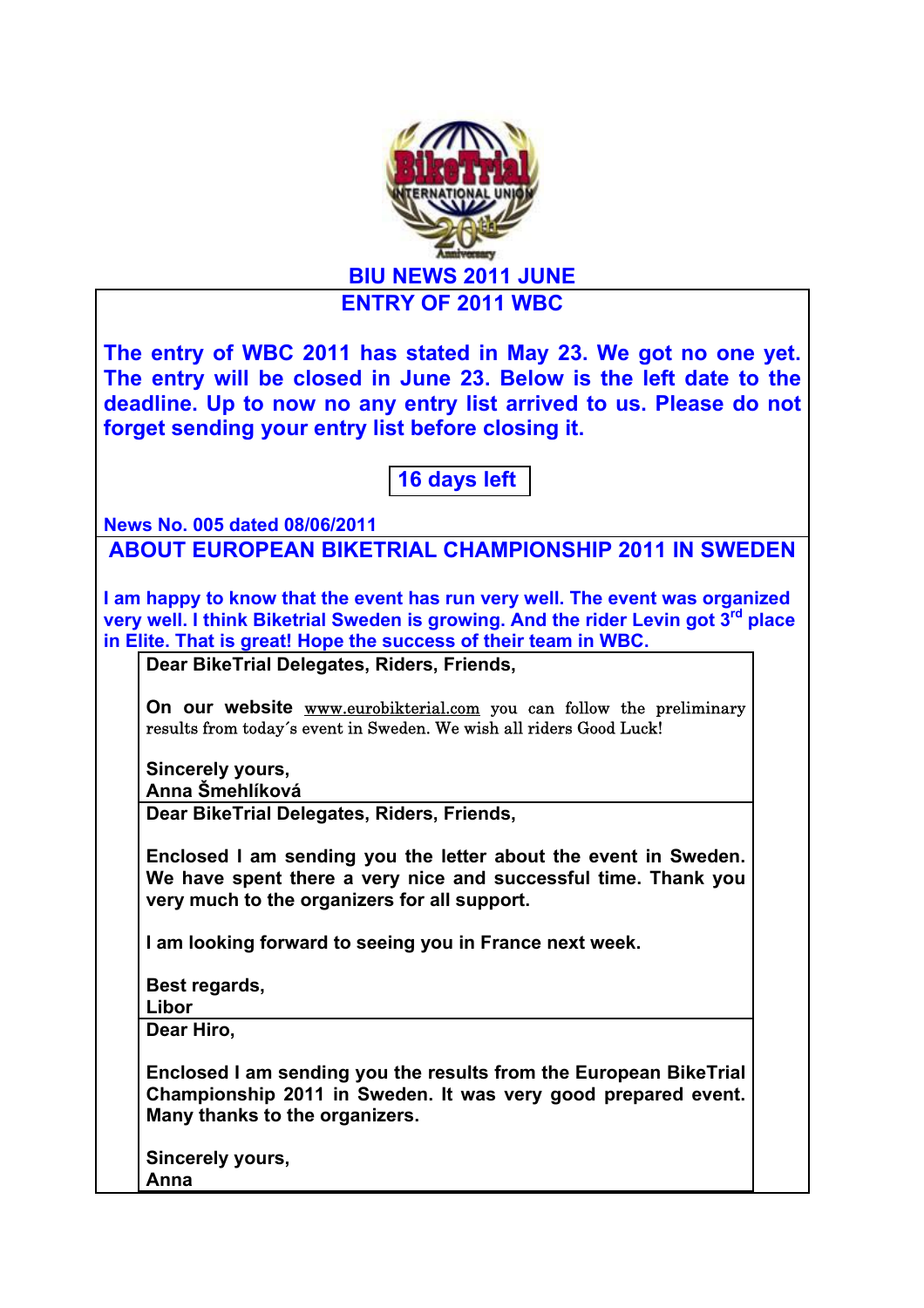**Dear BikeTrial Delegates, Riders, Friends,**

**Enclosed I am sending you the letter about the event in Sweden. We have spent there a very nice and successful time. Thank you very much to the organizers for all support. I am looking forward to seeing you in France next week.**

**Best regards, Libor CONGRATULATIONS, SWEDEN, and many thanks!!!**

**Màrius Mollà BUE President**

**Dear BikeTrial Delegates, Riders, Friends,**

**On our website** www.eurobiketrial.com you can find the photos from the European BikeTrial Championship which took place in Sweden last weekend. It was very good prepared event and we would like to thank to the organizers for their great work and effort.

**Sincerely yours,**

**Anna Šmehlíková**

**Good morning.**

**Very nice pictures, thank's for your cooperation to make it a very nice weekend.**

**Sincerely yours**

**Roger**

**Hello Dear friends,**

**Great compliment for the organization. Only one Rider from Italy, Andrea Riva, unfortunately in Italy June is the time for school examination. Instead July / August is the time to nominate the organizer of the WBC 2012 …. !!!! On our web site**  www.biketrialitalia.it we was published video and other report on EC Bjorkvik competition. THANK YOU SWEDEN AND GREAT CONGRATULATION. **Giuliano Gualeni**

**Italian BIU Delegate**

**News No. 004 dated 08/06/2011**

**PARCEL FROM CZECH**

**It has arrived today on 6 June. The contents are xxx and xxx. Thanks a lot to Biketrial Czech. We have only half of this month to give this information to all national riders in each country. What happened to Catalonia?**